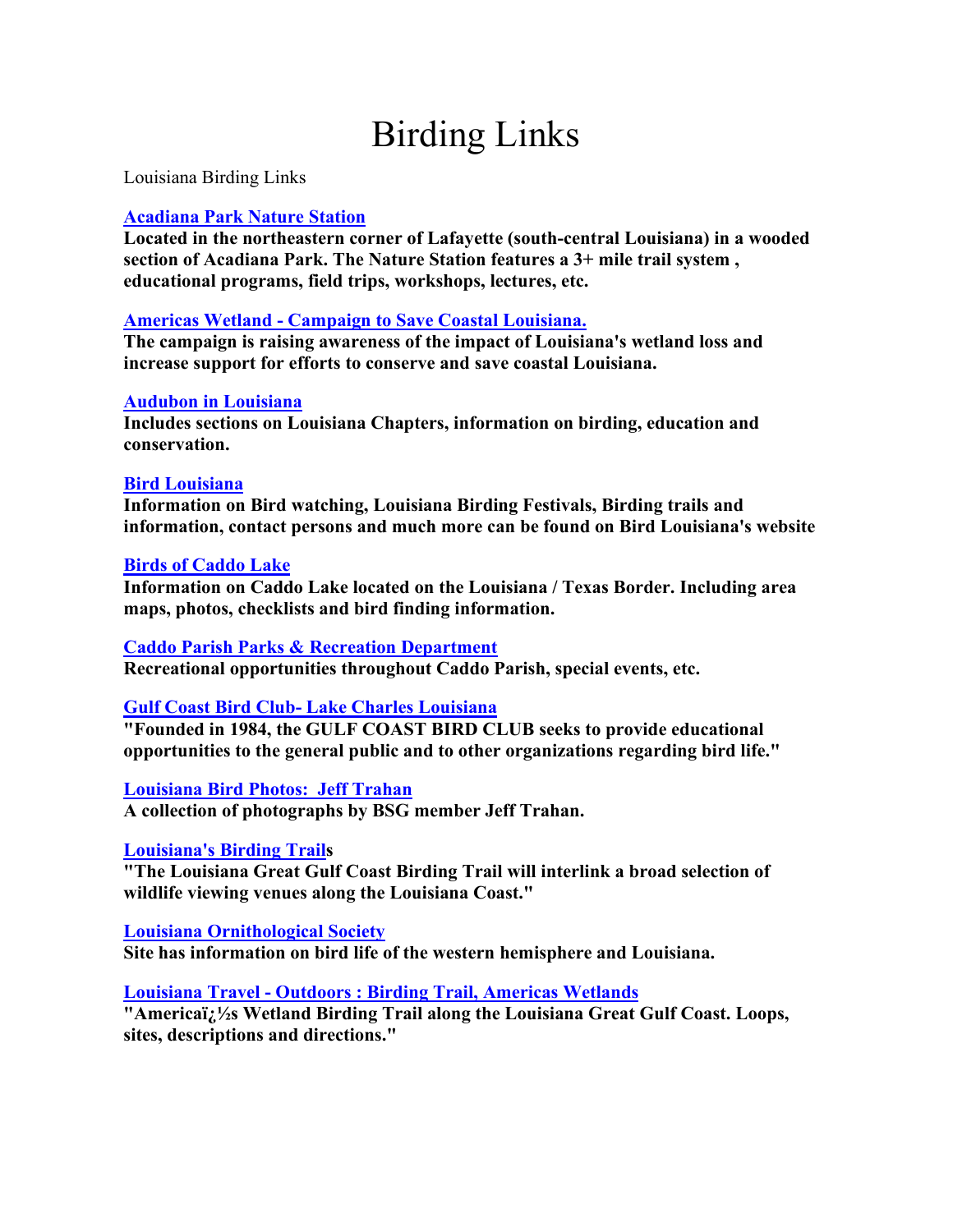# **[Northeast Louisiana Bird Club](http://www.ulm.edu/~tolson/jqws.htm)**

**North Louisiana birding club based in Monroe, Louisiana. Field trips, meetings, and more for those with an interest in birds.**

# **[Northshore Bird Club](http://www.minilogic.com/nsbirders/)**

**South Louisiana birding club located in Slidell, Louisiana (across Lake Pontchartrain and a little to the east of New Orleans).**

# **[Red River National Wildlife Refuge](http://www.fws.gov/northlouisiana/RedRiver/)**

**"Dedicated to the preservation and restoration of the natural state of the Red River Valley."**

# **[Friends of Red River National Wildlife Refuge](http://www.friendsofredriver.org/)**

**"The Friends Group for the Red River National Wildlife Refuge."**

# **[Ronnie Maum Enterprises - Nature Photography](http://www.ronniemaum.com/)**

**Devoted to nature images (primarily birds and butterflies in the northwestern Louisiana area), but also includes images from places the webmaster has traveled.**

# **[The Nature Conservancy - Louisiana Chapter](http://nature.org/wherewework/northamerica/states/louisiana/)**

**"Together with our members and conservation partners, the Louisiana Chapter of The Nature Conservancy has protected over 325,000 acres of critical natural lands."**

#### **[Squirrels at the Feeder](http://www.squirrelsatthefeeder.com/)**

**Birding areas in Baton Rouge and central Louisiana. Digiscoping, photography and other topics including squirrels at the feeder.**

**[The Search for the Ivory-billed Woodpecker in the Pearl River area, Louisiana](http://www.birds.cornell.edu/ivory/aboutibwo/pearl_river_html) Details of an intensive search for the Ivory-billed Woodpecker to be conducted in the Pearl River Wildlife Management Area in southeastern Louisiana.**

**[The United States Geologic Survey - Louisiana Bird Checklists](http://www.npwrc.usgs.gov/resource/othrdata/chekbird/r4/22.htm) U.S. Geologic Survey - Louisiana Bird Checklists Page**

Regional Birding Links

# **[Gulf Coast Bird Observatory](http://www.gcbo.org/)**

**"Dedicated to birds and their habitat in and around the Gulf of Mexico."**

# **[Lower Mississippi Valley Joint Venture](http://www.lmvjv.org/)**

**The Lower Mississippi Valley Joint Venture is a private, state, and federal bird conservation partnership established as a voluntary, non-regulatory partnership focused on increasing coordinated conservation of all birds in all habitats in the Mississippi Alluvial Valley & the West Gulf Coastal Plain. The LMVJV is host to: The Lower Mississippi Valley Joint Venture Shorebird Monitoring Program.**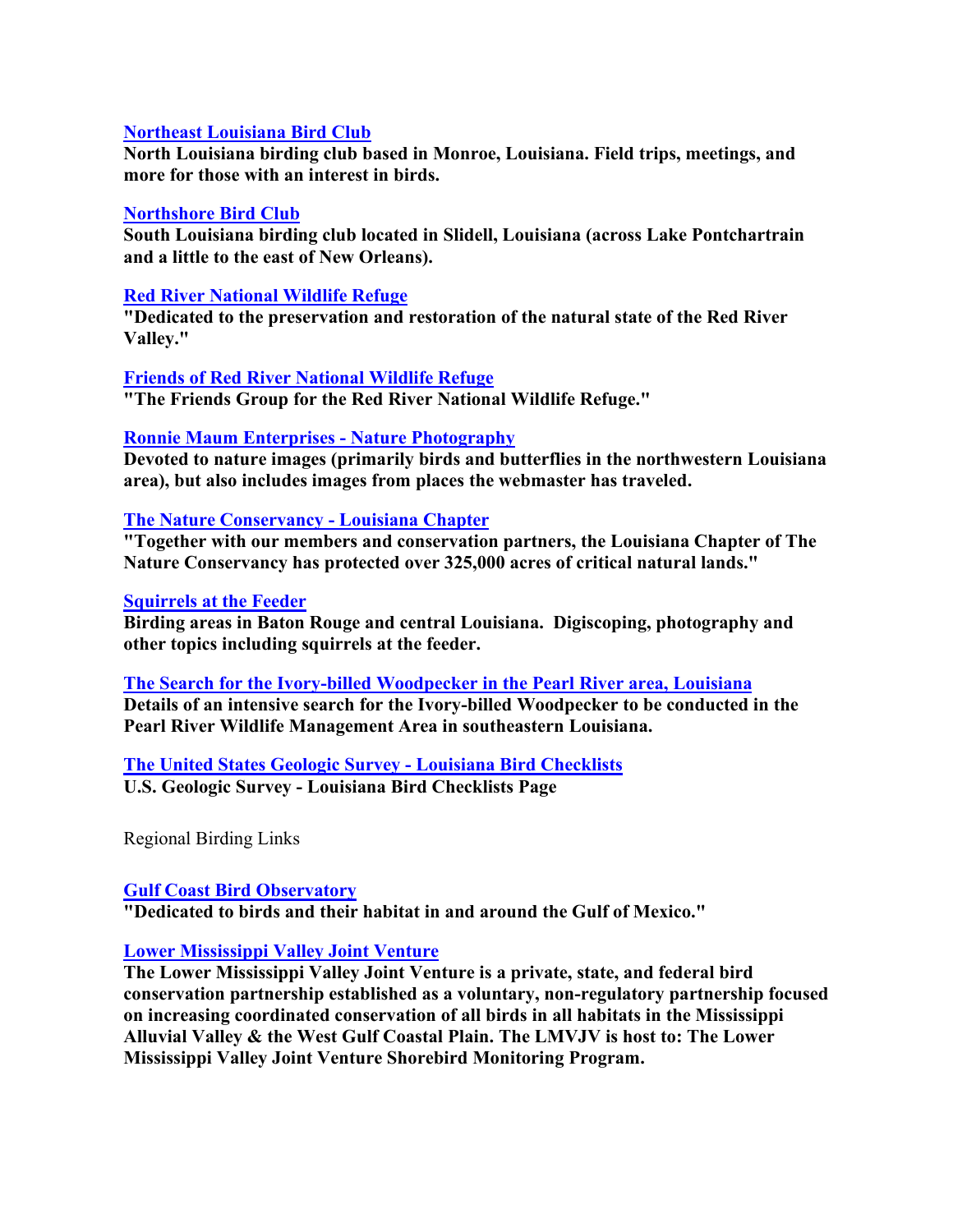# **[Northeast Texas Field Ornithologists](http://members.tripod.com/NETFO_TX/)**

**"Northeast Texas Field Ornithologists (NETFO) is an independent, non-profit organization formed for the purpose of encouraging the observation, study, appreciation and conservation of birds and to promote the discovery and dissemination of knowledge about birds, particularly in the Northeast Texas area."** 

# **[Red Slough Wildlife Management Area](http://www.fs.fed.us/r8/ouachita/natural-resources/redslough/index.shtml)**

**"The Red Slough Wildlife Management Area is a 4,855 acre wetland project designed to restore hydrology and re-establish bottomland hardwoods. Red Slough is a very popular recreational destination located in southeastern Oklahoma and is a premier bird watching and waterfowl hunting area."**

Other Links

# **[American Bird Conservancy - Birdwatchers Guide to Global Warming](http://www.abcbirds.org/climatechange/statepage.htm)**

**Presents an in-depth state-by-state analysis of how global climate change may affect populations of some bird species in downloadable Adobe "pdf" format.**

#### **[American Birding Association](http://www.aba.org/index.html)**

**ABA - "North America's largest membership organization for active birders."** 

**[Birding.com](http://www.birding.com/) - Where To Bird Louisiana "Discover the top birding 'Hot Spots', print out free checklists and discover the best birding web sites for each area.** 

# **[Beginner's Guide to Bird Watching](http://www.homeadvisor.com/r/birdwatching-guide)**

**How to get started in bird watching. Choosing binoculars, where to bird, when to bird, bird identification, birding ethics, and many other topics.** 

# **[Bird Links to the World](http://www.bsc-eoc.org/links/)**

**"The information page about birding in Québec" Canada.**

#### **[Bird Homes](http://library.fws.gov/Bird_Publications/house.html)**

**U.S. Fish & Wildlife Service page devoted to housing birds; design basics, mounting, maintaining, types of birds which use houses, predation protection, etc.**

# **[BIRDING.COM](http://www.birding.com/)**

**Links to everywhere**

# **[BIOSIS](http://www.biosis.org/)**

**"To advance the knowledge base of biology by organizing information to support the needs of life science researchers, educators, and students in all settings."**

#### **[Birding on the Net/birdmail](http://birdingonthe.net/birdmail.html)**

**"Birding for the 21st Century" - This site includes Regional/Specialty listserver mail.**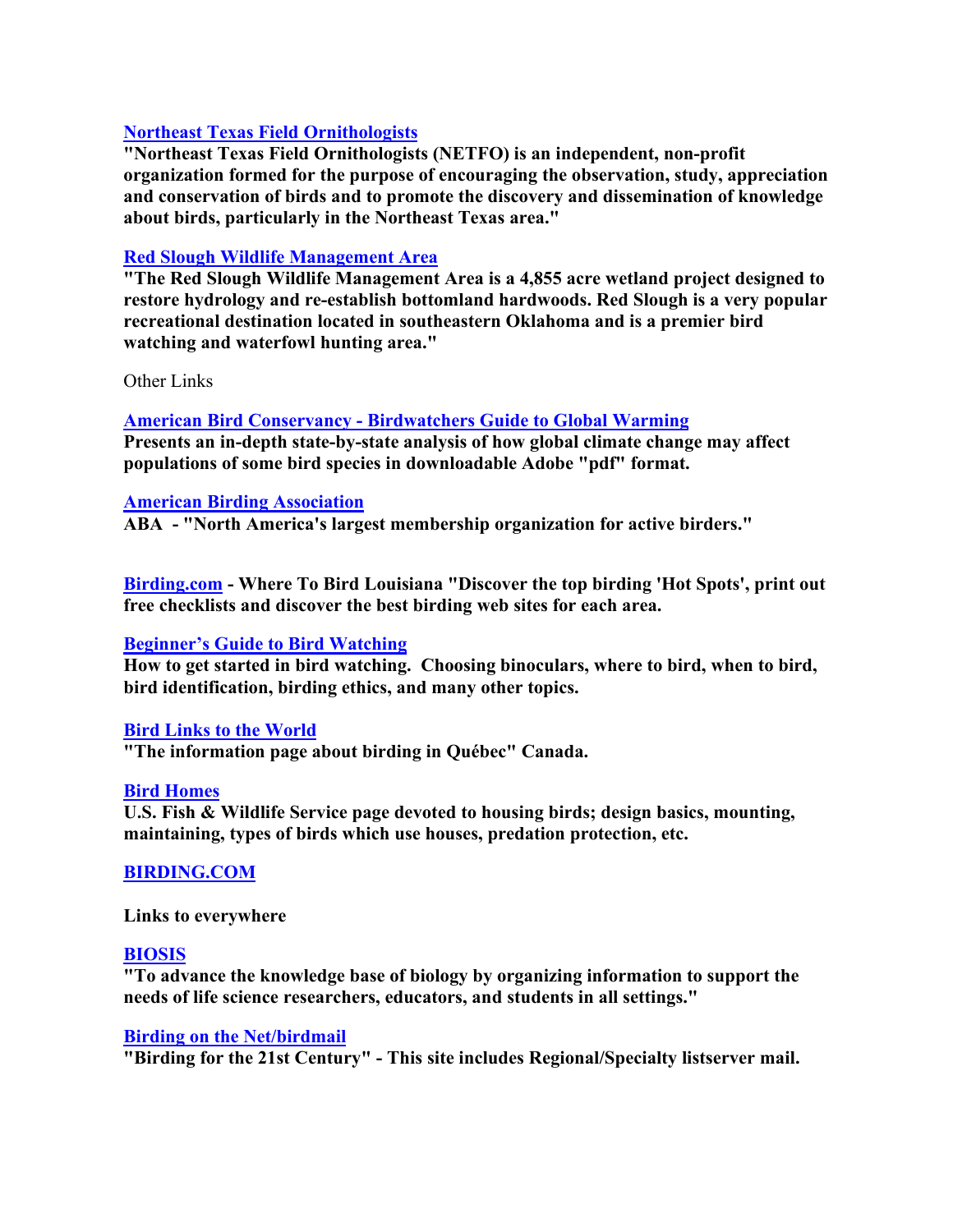# **[Birdzilla.com](http://www.birdzilla.com/)**

**"Comprehensive selection of wild bird information, articles, on-line lifelist, and the Birdzilla.com Mall."** 

# **[Cornell Laboratory of Ornithology](http://www.birds.cornell.edu/)**

**Birding site with a focus on research, education, and citizen science. Citizen Science Projects include:**

- **Project FeederWatch a winter long annual survey of birds that visit feeders, and**
- **The Great Backyard Bird Count a snapshot of North American Winter bird populations.**

# **[CUROL \(Clemson University Radar Ornithology Laboratory\)](http://virtual.clemson.edu/groups/birdrad/)**

**"The laboratory is devoted to the acquisition and analysis of radar data as it relates to bird movements in the atmosphere." Utilizes WSR-88D (NEXRAD - Weather Surveillance Radar 88D).**

# **[Dept. of Defense Partners in Flight Program](http://www.dodpif.org/)**

**Conserving migratory and resident birds and their habitats on Department of Defense lands.**

# **[Drink Shade Grown-Coffee, For the Birds](http://www.atlantaaudubon.org/aaswww/sgc/sgcfacts.htm)**

**Shade-Grown Coffee — Learn The Facts:** 

**"The Atlanta Audubon Shade-Grown Coffee Committee has been working since 1996 to increase public awareness of the connection between neotropical migratory birds and traditional coffee farms."**

# **[eNATURE.com](http://enature.com/fieldguides/intermediate.asp?curGroupID=1)**

**On-line Nature and Wildlife Field Guides featuring: Amphibians, Birds, Butterflies, Fish, Insects, Mammals, Reptiles, Trees, Flowers...**

# **[FatBirder.Com](http://www.fatbirder.com/)**

**"Striving to be the world's greatest resource for birders." This site has more than 1,400 pages covering every country of the world.**

# **[Unpave the Way for Hummingbirds, Create Habitat Along the Migration Trail](http://www.learner.org/jnorth/unpave/hummer.html)**

**["Journey North](http://www.learner.org/jnorth/) invites you to Unpave the Way for Wildlife! By creating these backyard refuges--on the breeding grounds, wintering grounds, and everywhere along the migratory path--you can help ensure that the annual migrations to and through your region continue."**

# **[North American Bluebird Society](http://www.nabluebirdsociety.org/)**

**"A non-profit conservation, education and research organization, promotes the recovery of bluebirds and other native cavity-nesting bird species"**

# **[North American Butterfly Association, Inc - West Nile Virus](http://www.naba.org/wnvirus.html)**

**"Largest group of people in North America (Canada, United States, and Mexico)**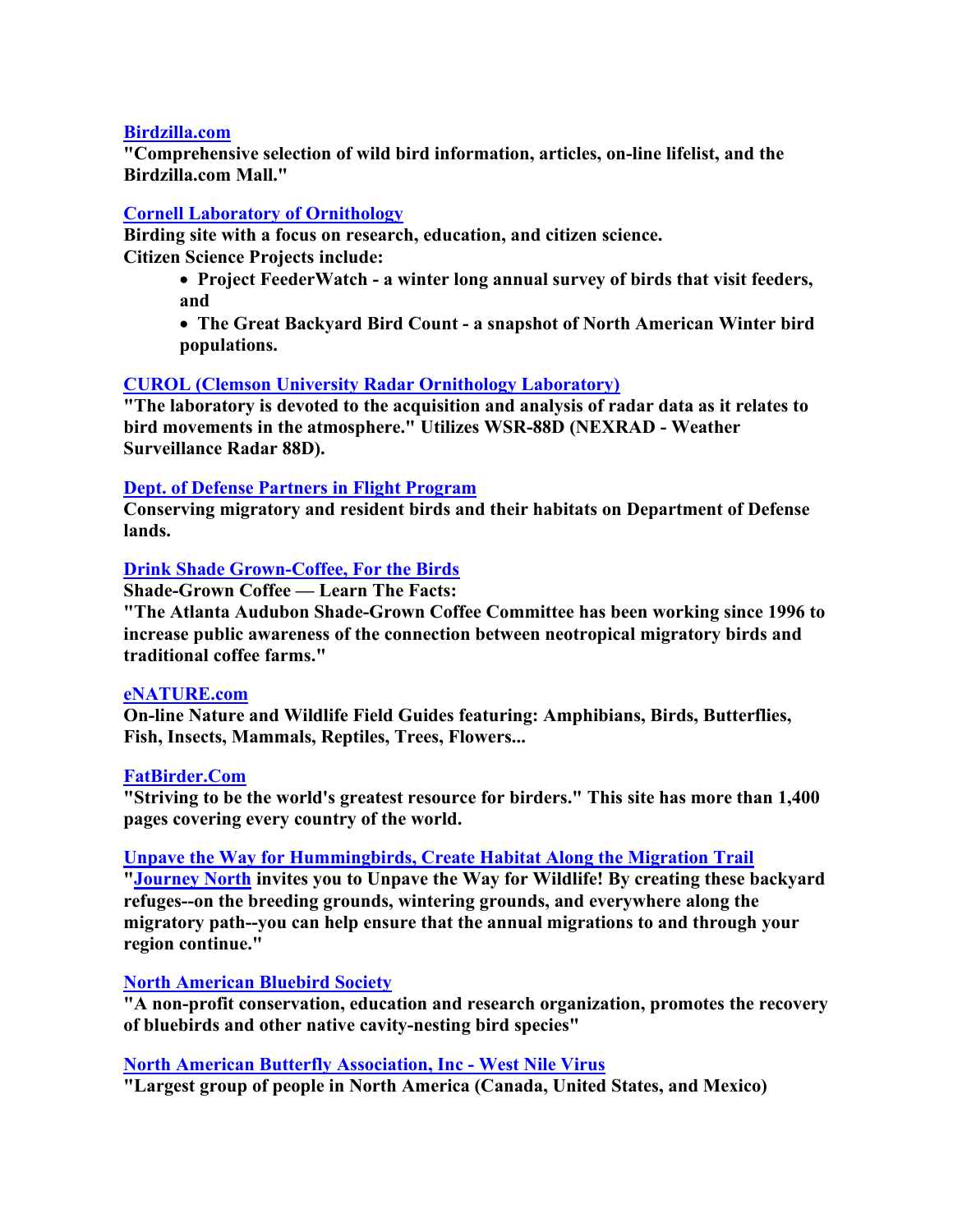**interested in butterflies. A "membership-based not-for-profit organization working to increase public enjoyment and conservation of butterflies. "**

# **[Operation Rubythroat](http://www.rubythroat.org/)**

**"A cross-disciplinary international project in which students, teachers, and others collaborate to study behavior and distribution of Ruby-throated Hummingbirds (Archilochus colubris)"** 

# **[Owling.com](http://www.owling.com/index.html)**

**"The largest U.S. website totally dedicated to owls." Good life history information and some references have several different call recordings.**

# **[Purple Martin Conservation Association](http://www.purplemartin.org/)**

**"The only organization devoted exclusively to the scientific study of Purple Martins."**

# **[Real Birds](http://www.virtualbirder.com/vbirder/realbirds/RealBirdsMid.html)**

**"Want to find more birds or find out more about wild birds and birding?"**

# **[Scouting for Birds](http://k2gw.tripod.com/birdstudy/index.html)**

**Providing web-based help in meeting the requirements for the Boy Scouts of America Bird Study Merit Badge** 

# **[Smithsonian Migratory Bird Center](https://nationalzoo.si.edu/scbi/migratorybirds/)**

**"Dedicated to fostering greater understanding, appreciation, and protection of the grand phenomenon of bird migration"**

# **[The National Wildlife Federation](http://www.nwf.org/)**

**"The nation's largest member-supported conservation group, uniting individuals, organizations, businesses and government to protect wildlife, wild places, and the environment. NWF is a 501(c)(3) charitable, educational organization." Home to the ["Backyard Wildlife Habitat Program](http://www.nwf.org/backyardwildlifehabitat/) - Making a place for wildlife starts at your back door."**

# **[The Institute for Bird Populations](http://www.birdpop.org/)**

**"Californian non-profit organization founded in 1989 to foster a global approach to the study of changes in bird populations. IBP is best known for its Monitoring Avian Productivity and Survivorship (MAPS) Program, a network of over 500 standardized bird-banding stations throughout the continental U.S. and Canada."**

# **[Where do you want to go birding today?](http://www.camacdonald.com/birding/birding.htm)**

**This site contains information on birding in 173 countries, 13 provinces of Canada, and the US states.**

# **[Whatbird.com](http://www.whatbird.com/)**

**This is a commercial website but it has an online bird database and search engine engine to identify birds of North America that uses a unique parametric step-by-step approach.**